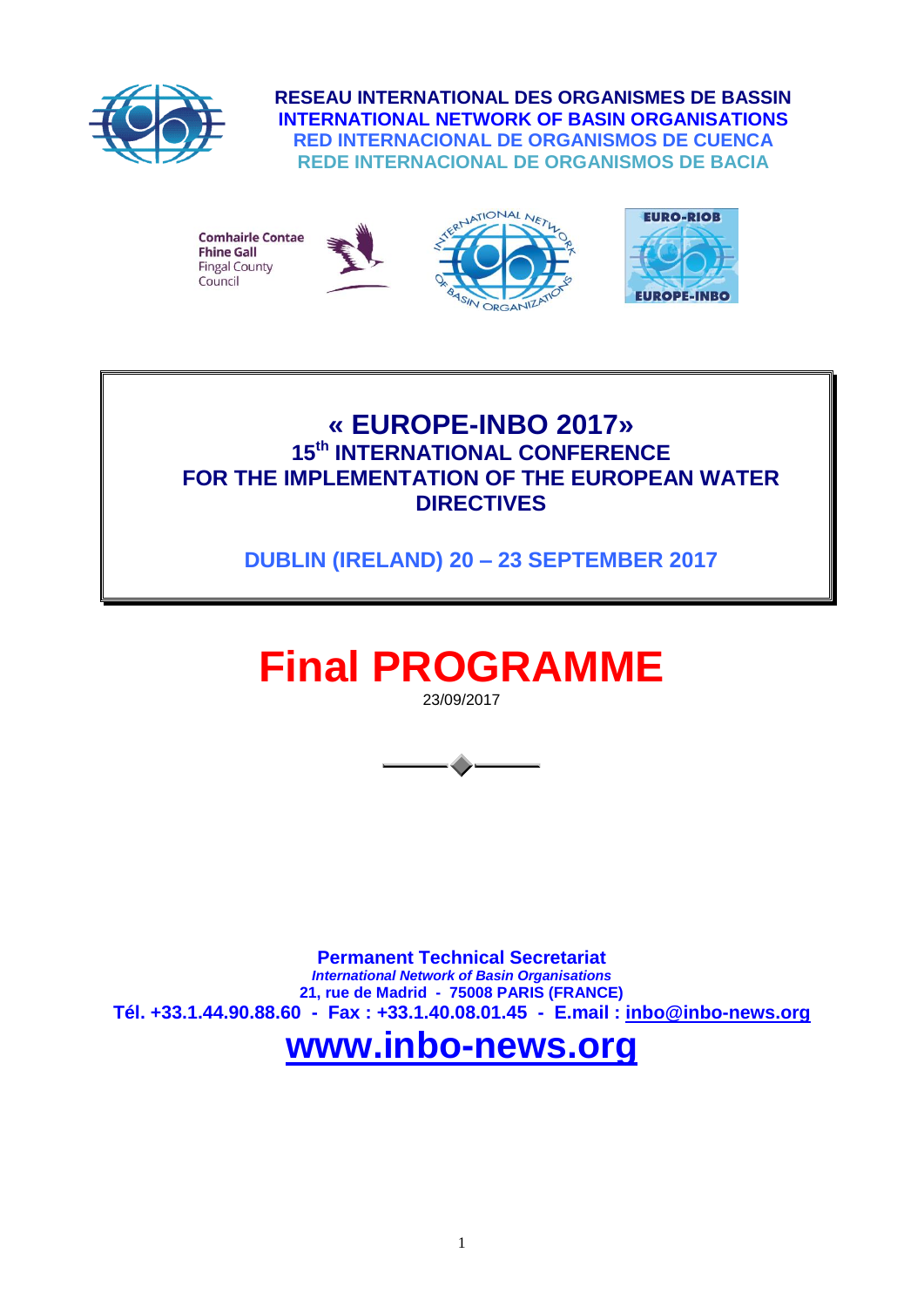- $\Box$ **TUESDAY 19 SEPTEMBER**
- **THE WHOLE DAY ARRIVAL OF PARTICIPANTS AT DUBLIN INTERNATIONAL AIRPORT**
- $\Box$ **WEDNESDAY 20 SEPTEMBER**
- **THE WHOLE DAY ARRIVAL OF PARTICIPANTS AT DUBLIN INTERNATIONAL AIRPORT**
- **12:30 13:15 REGISTRATION OF THE PARTICIPANTS AND DISTRIBUTION OF THE BADGES Location:** Grand Hotel Malahide Main Lobby
- *13:00 17:00* **WORKSHOP ON WATER DATA MANAGEMENT ORGANIZATION AND ELECTRONIC REPORTING Location:** Baird room
- **16:00 17:00 REGISTRATION OF THE PARTICIPANTS AND DISTRIBUTION OF THE BADGES Location:** Grand Hotel Malahide Main Lobby
- **17:00 INBO WORLD LIAISON BUREAU**
	- **19:00** International Network of Basin Organisations (INBO) **Chair:** 
		- **Mr. Jean Launay**, Acting Europe-INBO President.

**Coordinator: Mr. Jean-François DONZIER** INBO Secretary General **Location**: Baird room (1 room with a capacity of 50 people)

- **19:00 WELCOME COCKTAIL**
	- **20:30 Location :** Tara Suite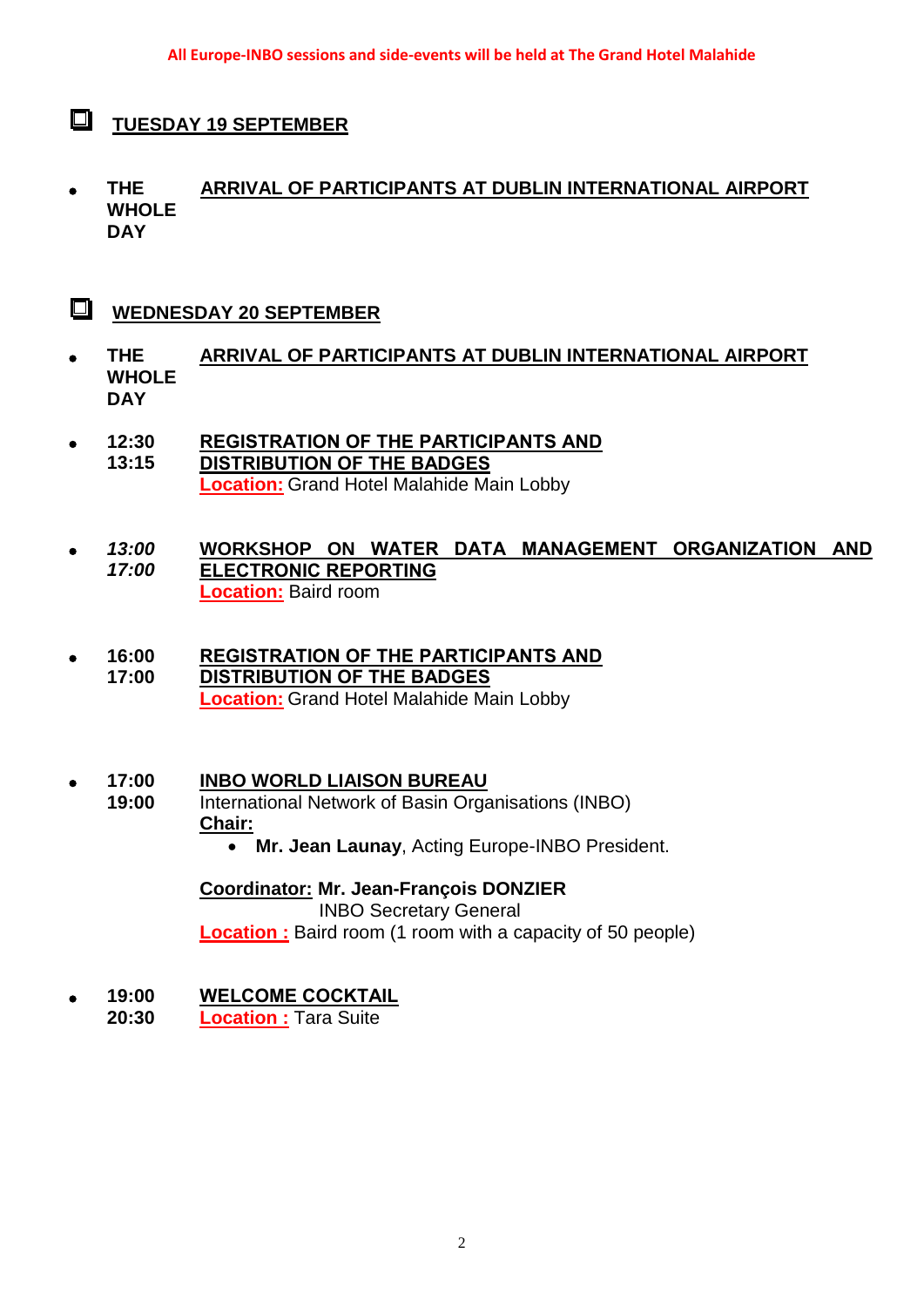**The plenary sessions of Thursday 21st and Friday 22nd September will be held in the Tara Suite at The Grand Hotel Malahide**

#### $\Box$ **THURSDAY 21 SEPTEMBER (1/3)**

 **08:00 09:00 REGISTRATION OF THE PARTICIPANTS AND DISTRIBUTION OF THE BADGES Location:** Grand Hotel Malahide Main Lobby

#### **09:00 OFFICIAL OPENING CEREMONY OF THE CONFERENCE**

**10:15 (please notre that this ceremony will begin at 9:00 am sharp)**

- Welcoming Addresses:
	- **Mrs. Maria Graham**, Assistant Secretary General, Department of Housing, Planning and Local Government in the Department.
	- **Mrs. Adriana Petcu**, Secretary of State in the Ministry Waters and Forests, Romania, Former Europe-INBO Presidency,
	- **Mr. Jacques Ganoulis**, Special Secretary for Water, Ministry of Energy and Environment, Greece, Former Europe-INBO Presidency,
	- **Mr. François Mitteault**, Director for Water and Biodiversity, Ministry of ecological and solidary transition, France, Former Europe-INBO Presidency,
	- **Mr. Jean Launay**, Acting Europe-INBO President.
- **10:15 Coffee Break Location:** O'Carolan Suite
	- **10:45**

#### **10:45 PRESENTATION OF THE IRISH WATER GOVERNANCE**

**12:00**

- **Chair: Pr. Bruce Misstear**, Trinity College Dublin and Secretary General of the International Associatio of Hydrogeologists (IAH)
- **Rapporteur : Mr. Gerry O'Connell**, Engineer-in-Charge, Regional Projects, Dublin City Council

#### **- Presentation of the Irish national water policy (≈30 min)**

- **Mr. Pat Duggan,** Senior Advisor to Minister, Department of Housing, Planning, Community and Local Government, Republic of Ireland
- **Mr. Dave Foster**, Head of Regulatory and Natural Resource Policy Division, at Department of Agriculture, Environment and Rural Affairs, Environment, Marine and Fisheries Group

#### **- Presentation of Irish Water Resources (Quantity/Quality) and Flood Management (≈30 min)**

- **Dr. Matthew Craig**, Senior Scientific Officer, EU-Water Management Unit/Programme, Environmental Protection Agency (EPA)
- **Mr. Mark Adamson**, Head of Flood Relief and Risk Management Division, Flood Risk Management Services, Office of Public Works (OPW), Ireland

#### **Questions and answers (15 min)**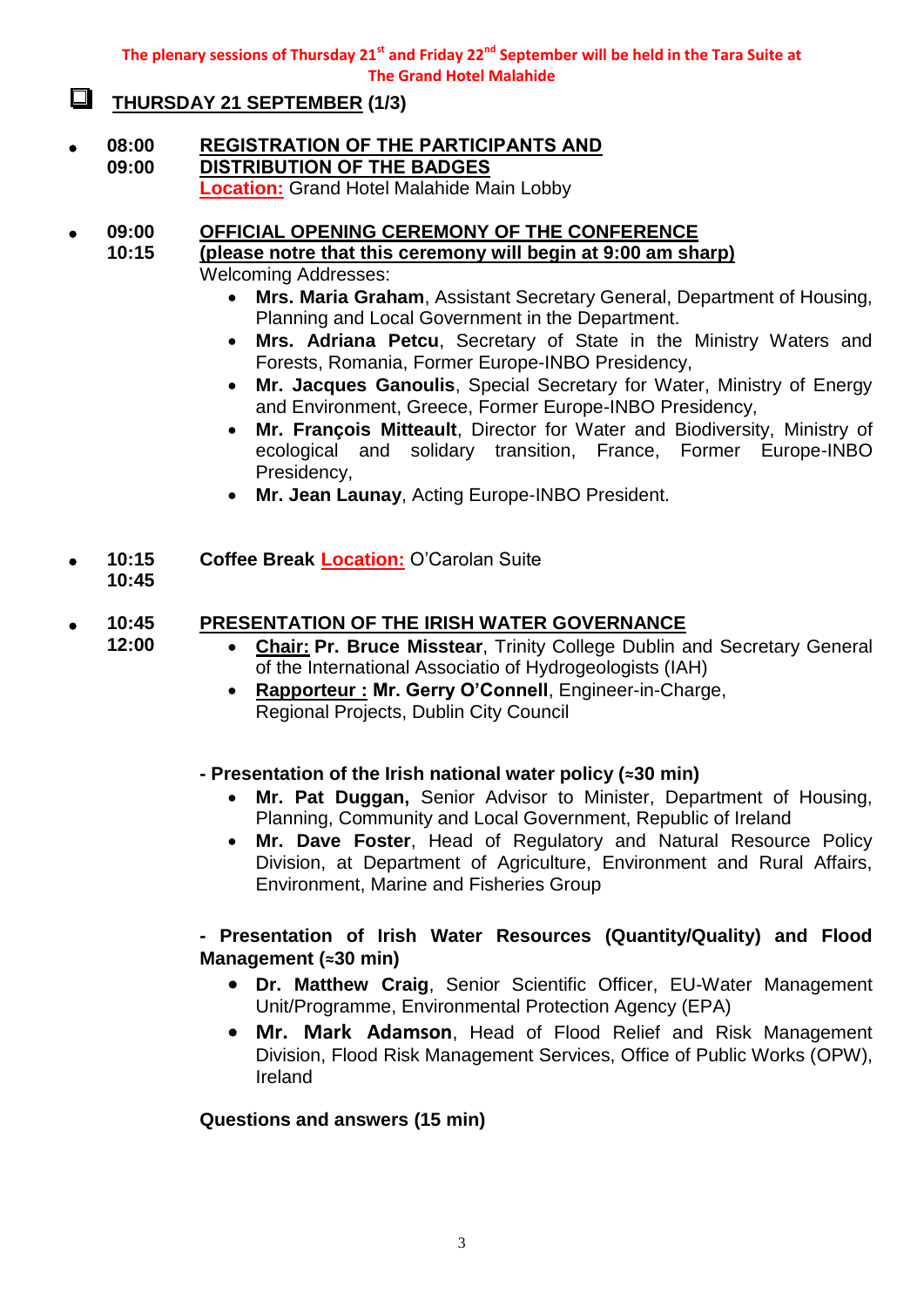#### **12:00 12:20 OBJECTIVES AND ACTIONS OF "EUROPE-INBO" GROUP OF EUROPEAN BASIN ORGANISATIONS**

- **Mr. Jean-François DONZIER,** *Secretary General, INBO*
- **Activities and projects in 2017**

**12:30**

#### **12:20 Transfer of the Europe-INBO Presidency symbol to Ireland**

- **Mr. Jean-Launay**, Acting Europe-INBO President
- **12:30 14:00** *Lunch (The Grand Hotel Malahide restaurant,* **Location:** *O'Carolan Suite) ------*

**Lunch seminar: "Protection of drinking water catchments in Europe – Presenting results of the European survey on success stories"** *followed by an exchange time with the participant.*  **Location:** Marconi room

**Mrs. Claire Billy,** *French Agency for Biodiversity* **Mrs. Stéphanie Laronde,** *International Office for Water* **Mr. Simon Barreau,** *International Office for Water*

**This lunch seminar will present European and French policy on drinking water area and diffuse pollution. Then, there will be a description of a Ressource Centre by the French Agency for Biodiversity and a description of the French web portal on drinking water catchments. Presentation of a survey on drinking water protected areas: description of this survey and first results. Time for exchange and discussion.**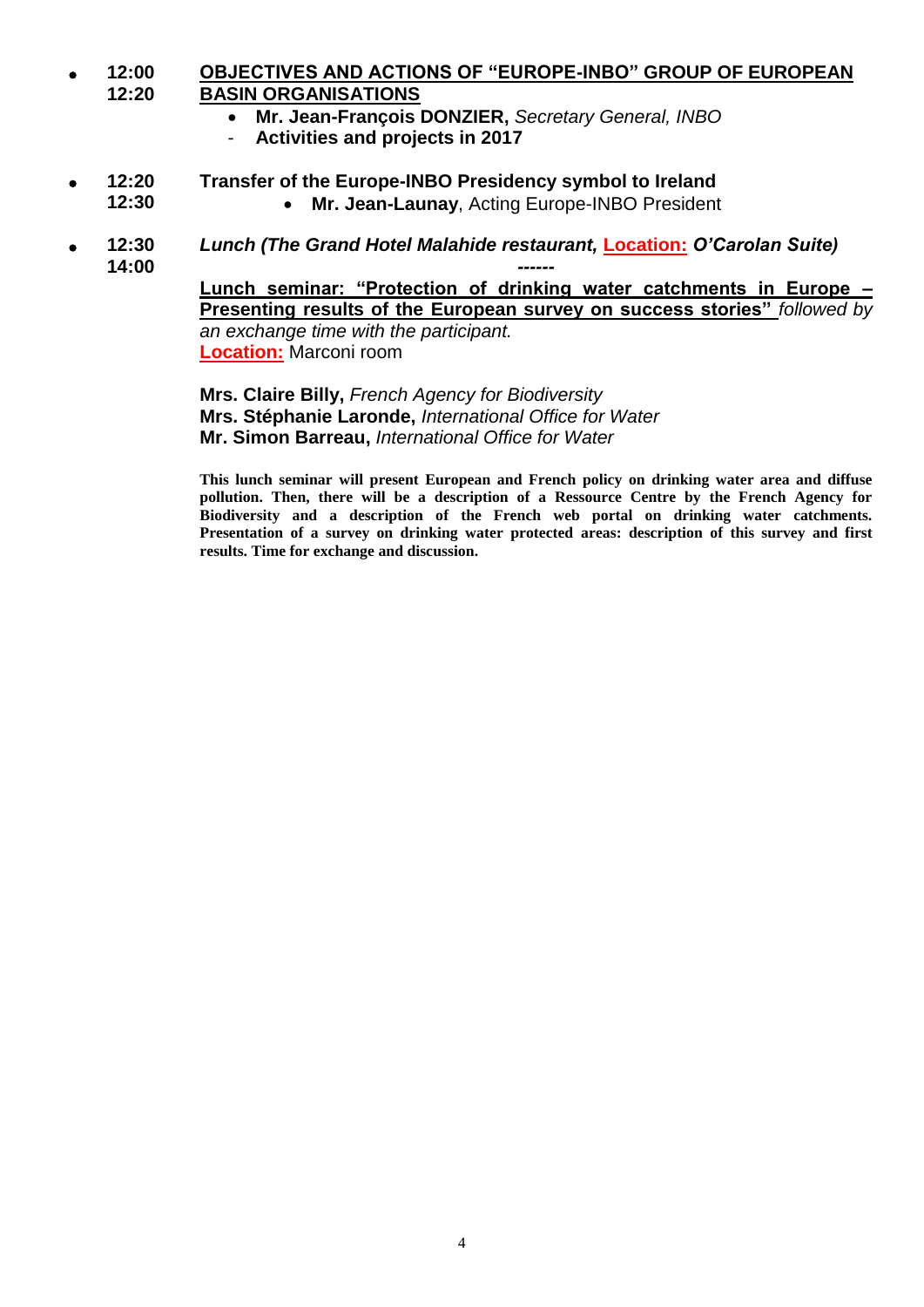#### **The plenary sessions of Thursday 21st and Friday 22nd September will be held in the Tara Suite at The Grand Hotel Malahide**

### **THURSDAY 21 SEPTEMBER (2/3)**

#### **14:00 15:45 ROUNDTABLE 1: WFD: TOWARDS THE 2019 REVIEWS**

#### **Chair and Co-chair (10 min)**

#### **Mrs. Elena Tuchiu,**

*Director RBMPs, National Administration "Romanian Waters" (ANAR)*

**Mr. Bertrand Galtier** *Director General, Artois-Picardie Water Agency, France*

#### **Rapporteur and Co-rapporteur**

**Mrs. Olimpia Negru***, General Director, Directorate General for Water, Ministry of Waters and Forests, Romania*

#### **Keynote speakers (10 min)**

**Mr. Ray Earle**, River Basin Manager 1993-2015, Lead of the Irish Organizing Committee of Europe-INBO 2017

#### **Panellists (50 min)**

**1.Mr. Gerry O'Connell***, Engineer-in-Charge, Regional Projects, Dublin City Council*

**2.Mrs. Katrin Herrlin Sjöberg**  *Coordinator South Baltic Water District Authority, Sweden*

#### **3.Mrs. Nataša Milić**

*Acting director for water, Ministry of Agriculture, Forestry and Water management, Serbia*

#### **4.Mr. Christian Lécussan**

*President of FENARIVE, Vice-President of the Seine Normandy Basin Committee*

#### **Questions and answers (35 min)**

 *15:45 Coffee Break* **Location:** O'Carolan Suite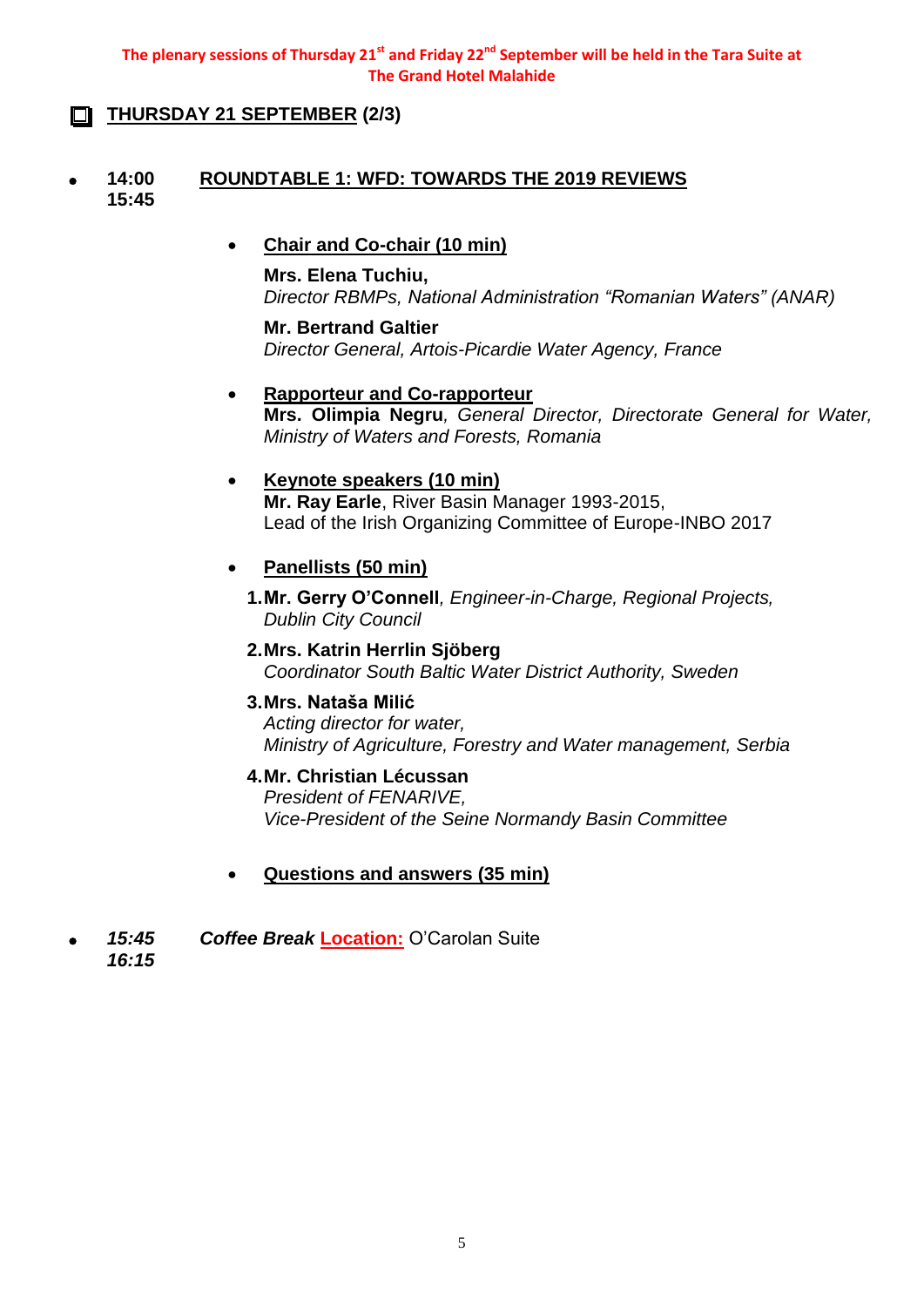### **THURSDAY 21 SEPTEMBER (3/3)**

- **16:15 18:00 ROUNDTABLE 2: ADAPTATION TO CLIMATE CHANGE IN BASINS**
	- **Chair and Co-chair (10 min) Mr. Duncan Stewart***,* Enviromentalist and Documentary/Film Producer **Mr. Jean Launay,** Europe-INBO President,
	- **Rapporteur and Co-rapporteur Mr. Ramiro Martinez Costa**, Coordinator, MENBO **Mr. Oliver Nicholson**, Office of Public Works (OPW), Ireland
	- **Keynote speaker (10 min) Mr. Ionel-Sorin Rîndaşu Beuran** Director Emergency Situations Department, National Administration "Apele Romane" (ANAR), Romania

### **Panellists (50 min)**

- **1.Dr. Billy O'Keeffe**, Transport Infrastructure Ireland
- **2.Mr. Alain Bernard**, International Office for Water
- **3.Mr. Mariusz Adynkiewicz-Piragas**  Head of Regional Research Department, Institute of Meteorology and Water Management, Poland **4.Mrs. Daniela Radulescu, Mr. Jonathan Cooper, Mr. Barry Hankin,**
- JBA Consulting Group,
- **5.Dr. Catherine Freissinet** Project Director, Head of R&D and Innovation Environment Department ARTELIA Eau & Environnement
- **6.Mrs. Lidia Arenillas**, Confederación Hidrográfica del Tajo (Spain), Head of the environmental survey service
- **7.Mrs. Gvantsa Sivsivadze**, Senior Specialist, Ministry of Environment and Natural Resources Protection of Georgia
- **Questions and answers (35 min)**

### **18:30 DEPARTURE FROM THE HOTEL BY BUS TO THE CONFERENCE DINNER**

### **19:00 CONFERENCE DINNER**

**Location:** Teach na Teamhrach, Balreask, Navan, County Meath.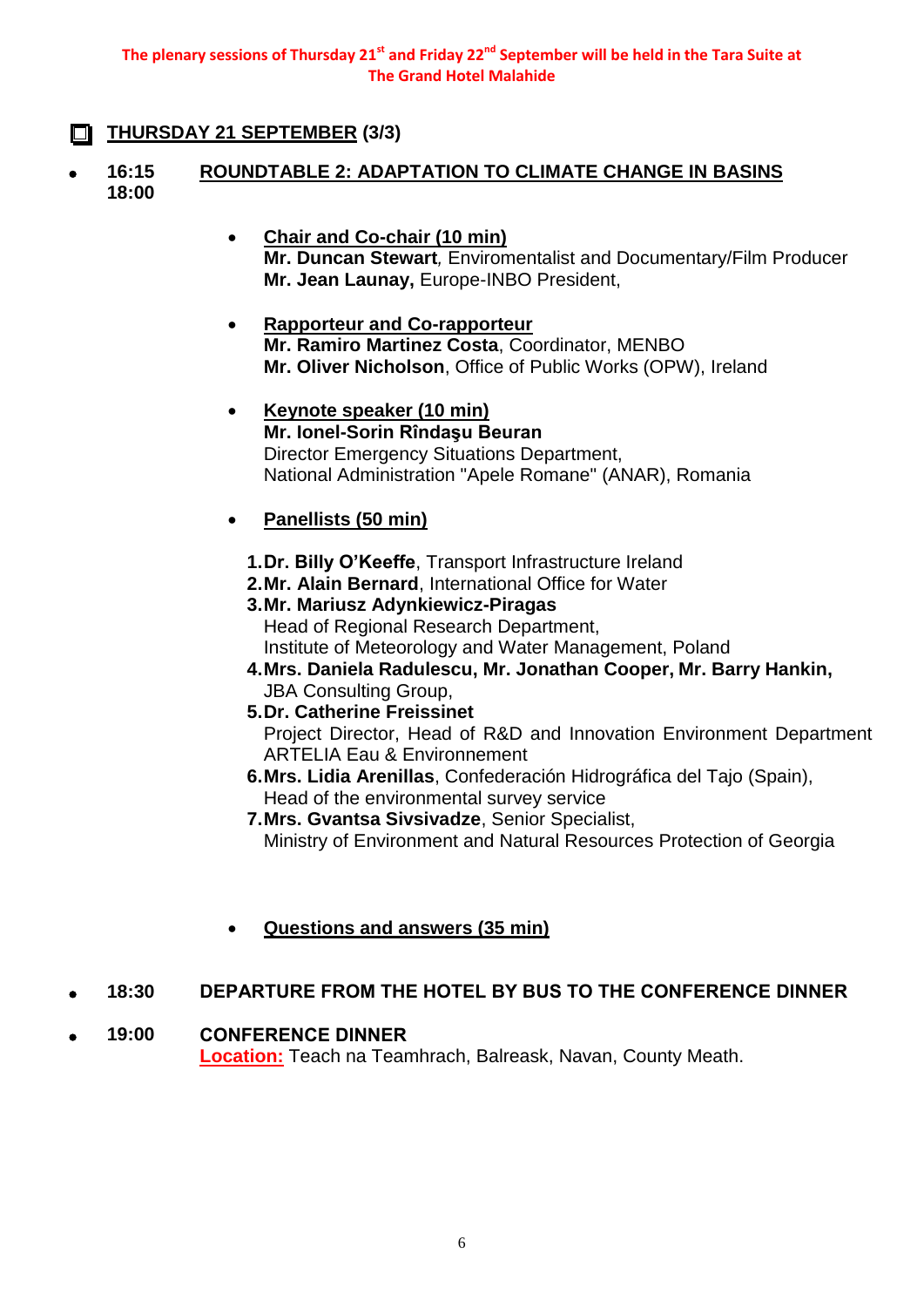#### $\Box$ **FRIDAY 22 SEPTEMBER (1/4)**

 **08:15 08:45 REGISTRATION OF THE PARTICIPANTS AND DISTRIBUTION OF THE BADGES Location:** Grand Hotel Malahide Main Lobby

#### **09:00 10:45 ROUNDTABLE 3: STAKEHOLDER AND PUBLIC PARTICIPATION IN RIVER BASIN MANAGEMENT**

- **Chair and Co-chair (10 min) Mr. Pierre Roussel**, President, International Office for Water (IOWater) **Mr. Claude Miqueu,** President of the regulation commission, French National Water Committee,
- **Rapporteur and Co-rapporteur Mr. Jim Casey**, *Office of Public Works (OPW), Ireland*
- **Keynote speaker (10 min) Mr. Tom Collins,** *Chair of National and Public Water Forum*

### **Panellists (50 min)**

**1.Dr. Karen Dubsky***, University of Dublin and Director Coastwatch, Ireland* **2.Mr. Jacques Ganoulis***,* 

*Special Secretary for Water, Ministry of Energy and Environment*

- **3.Mr. Volodia Narymanian** *Head of the State Committee of Water Economy Ministry of Agriculture of the Republic of Armenia*
- **4.Mr. Arnould Lefébure** *Secretary general, International Commission of the Scheldt*
- **5.Mrs. Jeannette Pretot**, *President of Water Embassy, Vice-President, Seine-Normandy Basin Committee*
- **6. Dr. Travis O'Doherty***, Eastern and Midland Regional Assembly (EMRA)*
- **Questions and answers (35 min)**
- *10:45 Coffee Break* **Location:** O'Carolan Suite

*11:15*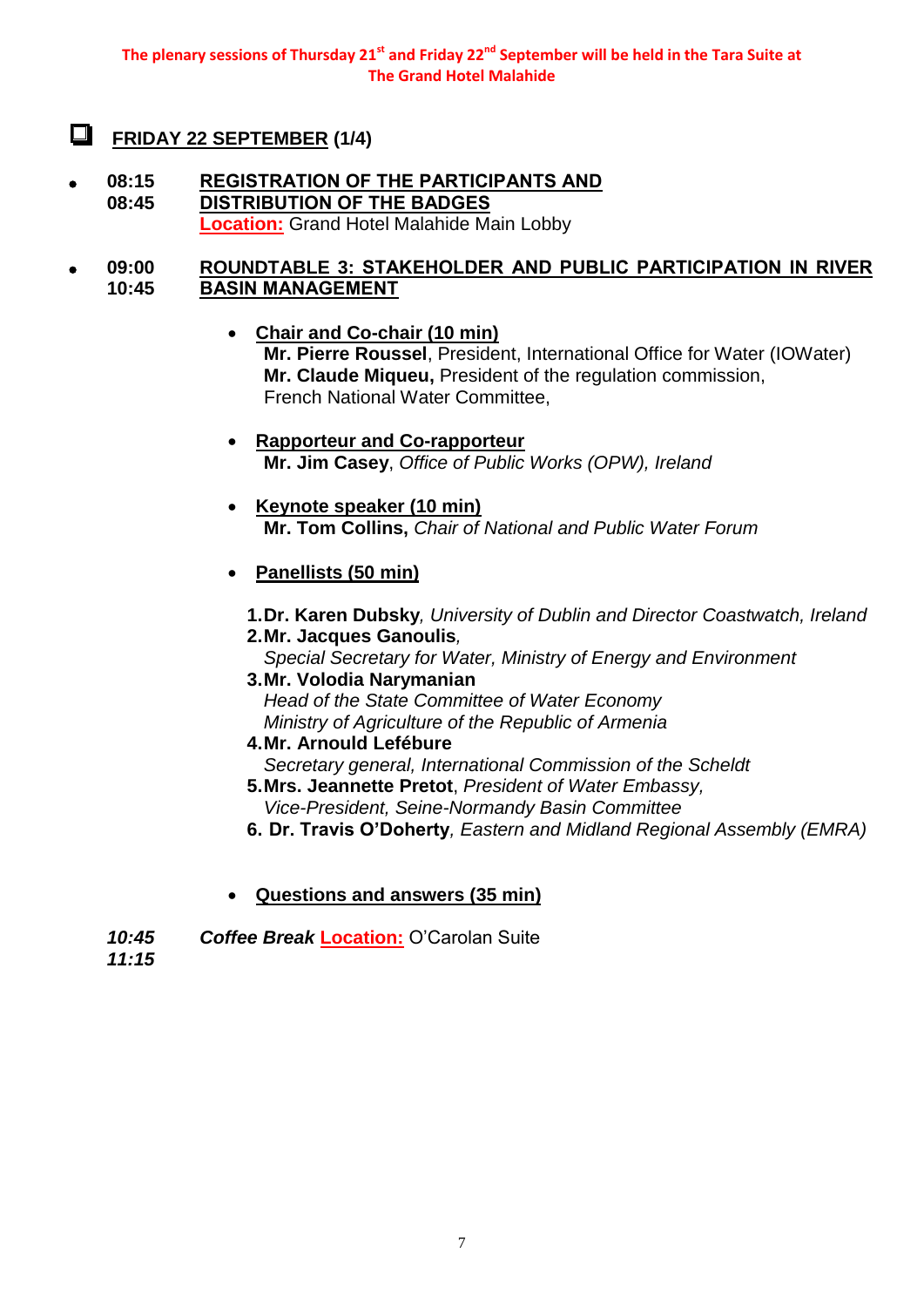### **FRIDAY 22 SEPTEMBER (2/4)**

- **11:15 13:00 ROUNDTABLE 4: EMERGING ENVIRONMENTAL ISSUES**
	- **Co-chairs (10 min)**

**Mr. Jean-Paul Lickes** *Director Water Management Agency, Luxembourg* **Mr. Christian Lécussan***, President of FENARIVE, Vice-President of the Seine Normandy Basin Committee*

#### **Rapporteur and Co-rappoteur**

**Dr Róisín Nash**, Galway-Mayo Institute of Technology (GMIT)

**Mr. Eric Tardieu**, Director General, International Office for Water (IOWater)

- **Keynote speaker (10 min) Pr. Joe Caffrey**, INVAS Biosecurity
- **Panellists (50 min)**
	- **1.Mr. Koffi Marcus Agbekodo**, *Deputy Director General, Artois-Picardie Water Agency*
	- **2.Mr. Jean Launay**, *Europe-INBO President,*
	- **3.Mr. Juan Montero,** *Technical services of the Water Commission, Hydrographic Confederation of the Guadalquivir,*
	- **4.Mr. Ernst Ûberreiter,** *National Expert, Federal Ministry of Agriculture, Forestry, Environment and Water Management*
	- **5.Dr. Anne-Marie Mahon***, Galway-Mayo Institute of Technology (GMIT)*
- **Questions and answers (35 min)**

#### *13:00 Lunch (The Grand Hotel Malahide restaurant,* **Location:** *O'Carolan Suite)*

*14:30*

**Lunch seminar: "Methods of hydromorphological assessment in France : Which scales and which contribution in planning ?"** *followed by an exchange* 

*------*

*time with the participant.* **Location:** Marconi room

**Mrs. Stéphanie Laronde,** *International Office for Water* **Mr. Vincent Lallouette,** *International Office for Water* 

**During this lunch seminar, the different scales of application for the different methods applied in France will be presented to you. Each of these are used with the objective to assess the risk of alterations of hydromorphology, then linked to the actions to be carried out as part of the planning. Examples will be shown and will let us better seen the link and the utility of using both large and local scale methods. Time for exchange and discussions.**

**The plenary sessions of Thursday 21st and Friday 22nd September will be held in the Tara Suite at The Grand Hotel Malahide**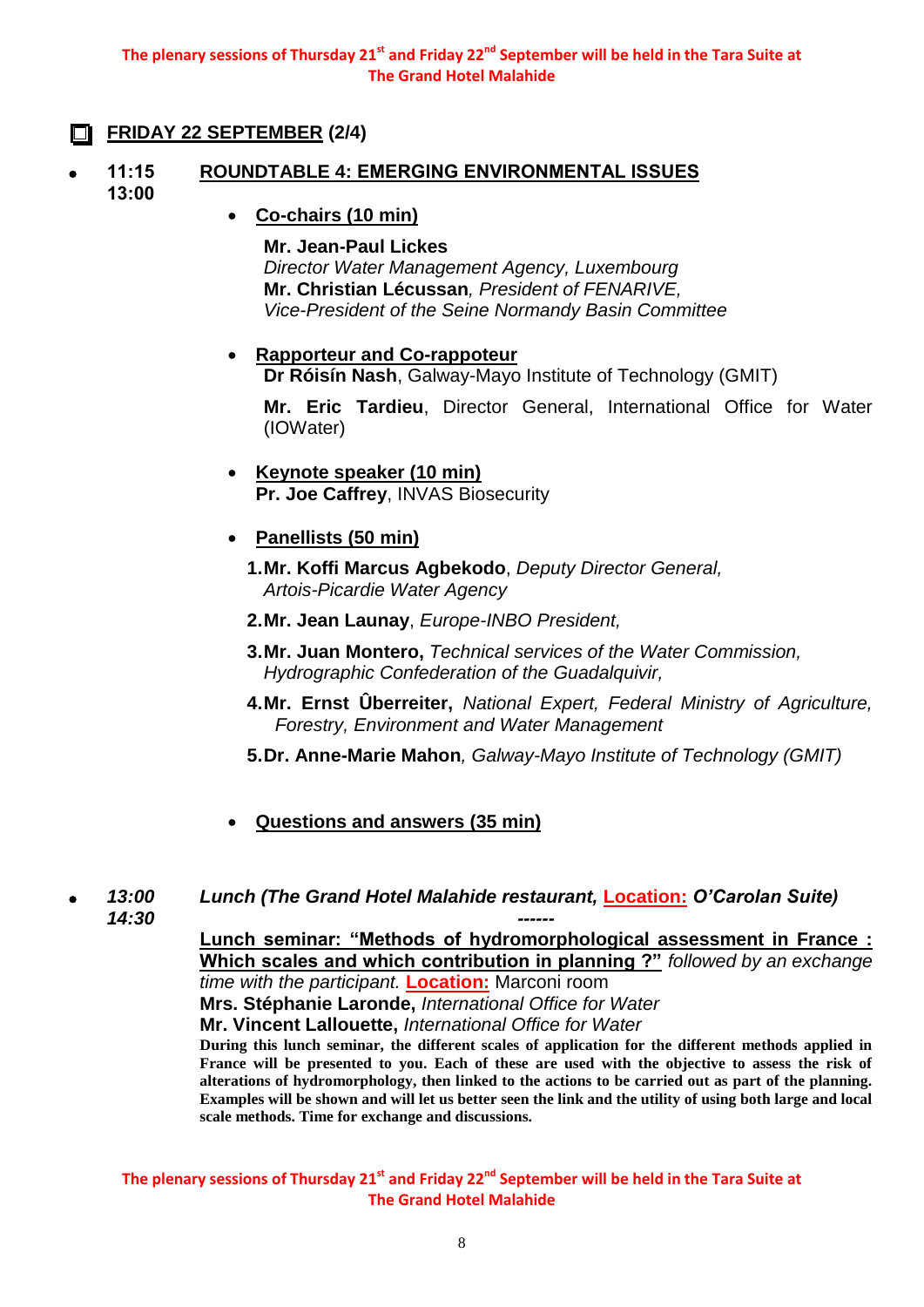### **FRIDAY 22 SEPTEMBER (3/4)**

#### **14:30 INTERNATIONAL AND REGIONAL INITIATIVES:**

**16:00**

### **Chair (10 min)**

#### **Mr. Jacques Ganoulis**,

Special Secretary for Water, Ministry of Energy and Environment, Greece, Former Europe-INBO Presidency,

### **Speakers (75 min)**

**1.***Good governance in the rural basin of the Nirnova river, MOLDOVA (project of Solidarity Water Europe):*

**- Mr. Koffi Marcus Agbekodo**, Deputy Director General, Artois-Picardie Water Agency

**- Mr. Jacky Cottet***, Vice-President, Water Solidarity Programme (pS-Eau)*

**2.***Cooperation to strengthen IWRM in Central Asia:*

**Mr. Jean-Gabriel Duss***, Swiss Agency for Development and Cooperation (SDC)*

- **3.***Making and using scientific knowledge and local expertise as evidence in the implementation of the Water Framework Directive: achieving effectiveness, efficiency and legitimacy. An ERC research proposal* **Mrs. Anna Wesselink**, IHE
- **4.***The interest of the 1992 Convention to strengthen transboundary cooperation:*

**Mrs. Eva Barrenberg** *Associate Environmental Affairs Officer United Nations Economic Commission for Europe*

**5.***Reporting of the Europe-INBO 2017 workshop on « data management and reporting »*

**Mr. Daniel Valensuela***, Project manager, International Office for Water (IOWater)*

 **16:00** *Coffee Break* **Location:** O'Carolan Suite

**16:30**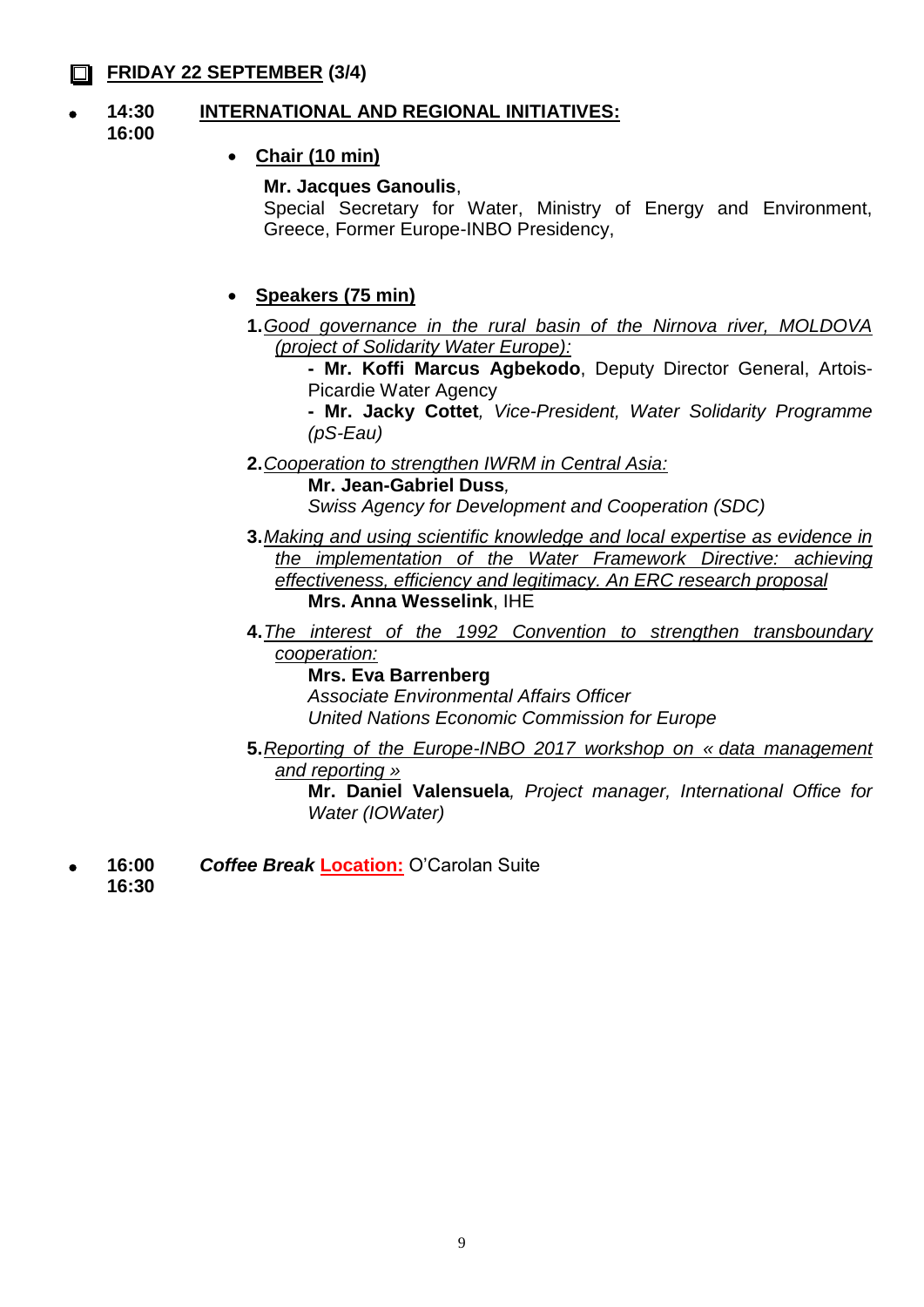**The plenary sessions of Thursday 21st and Friday 22nd September will be held in the Tara Suite at The Grand Hotel Malahide**

- **FRIDAY 22 SEPTEMBER (4/4)**
- **16:30 OFFICIAL CLOSING CEREMONY**
	- **17:30**
- 
- **Chaired by:** 
	- **Mr. Jean Launay, Europe INBO President (2016-2017)**
	- **Mr. Alejandro Rodríguez** (*Commissioner*) **and Mrs. Nuria Jiménez** (*Technical director*)**, from the Hydrographic Confederation of the Guadalquivir, Spain:**  Invitation at the next Europe-INBO Conference 2018 in Sevilla
		- o **Reporting from the 4 roundtables,**
		- o **Presentation of the "Declaration of Dublin-Malahide" by Mr. Jean-François Donzier**, Secretary General, INBO
		- o **Approval of the Declaration**
	- **Concluding speeches:**
		- Mr. Jean Launay (Europe INBO President, 2016-2017)
- *18:30 21:00 Closing party*